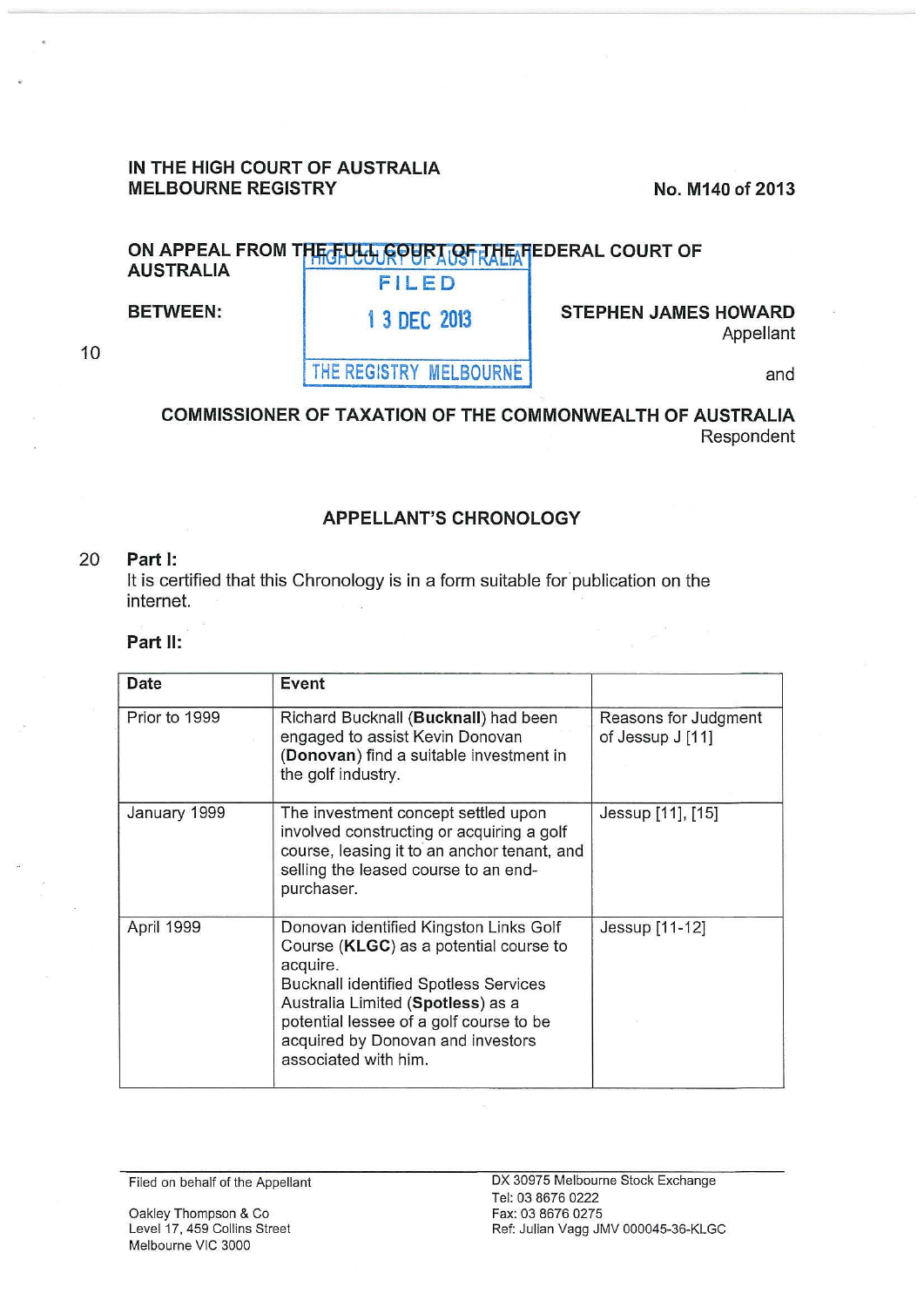| April 1999      | From about this time Donovan had in<br>mind that Disctronics Limited, a public<br>company of which he was a director,<br>might purchase the leased course.<br>Donovan shared this view with the<br>Appellant and Michael Quinert (Quinert),<br>who were also directors of Disctronics.   | Jessup [15]    |
|-----------------|------------------------------------------------------------------------------------------------------------------------------------------------------------------------------------------------------------------------------------------------------------------------------------------|----------------|
| April 1999      | Christopher Edmonds (Edmonds) and<br>Peter Cahill (Cahill) were engaged as<br>consultants by Donovan.                                                                                                                                                                                    | Jessup [13]    |
| May - June 1999 | Quinert and the Appellant joined Donovan<br>in pursuing the opportunity to invest in the<br>syndicate or consortium to acquire and<br>on-sell a golf course.                                                                                                                             | Jessup [13]    |
| 30 June 1999    | Spotless offered to lease KLGC.                                                                                                                                                                                                                                                          | Jessup [14]    |
| Early July 1999 | Edmonds and Cahill sought admission to<br>the consortium to acquire and on-sell<br>KLGC.                                                                                                                                                                                                 | Jessup [16-17] |
| 6 July 1999     | Donovan informed Edmonds that, if the<br>amount of equity which a prospective<br>purchaser would be required to inject fell<br>within the range of about \$1m-\$1.5m,<br>Disctronics may provide that equity.                                                                            | Jessup [17]    |
| 6 July 1999     | Edmonds prepared financial scenarios<br>identifying equity requirements and<br>returns to the participants in the<br>consortium. One scenario required equity<br>of \$1.44m be injected by the end-<br>purchaser.                                                                        | Jessup [18]    |
| 7 July 1999     | Donovan confirmed to Edmonds that<br>Disctronics would likely acquire KLGC if<br>\$1.44m in equity were required to be<br>injected.                                                                                                                                                      | Jessup [18]    |
| 10 July 1999    | Edmonds prepared a further financial<br>scenario, which contemplated a higher<br>purchase price to a third party end-<br>purchaser and substantial profits to the<br>individual consortium members. This<br>scenario contemplated an equity<br>investment of \$2.4m rather than \$1.44m. | Jessup [20]    |

 $\sim$ 

 $\ddot{\phantom{0}}$ 

 $\ddot{\phantom{a}}$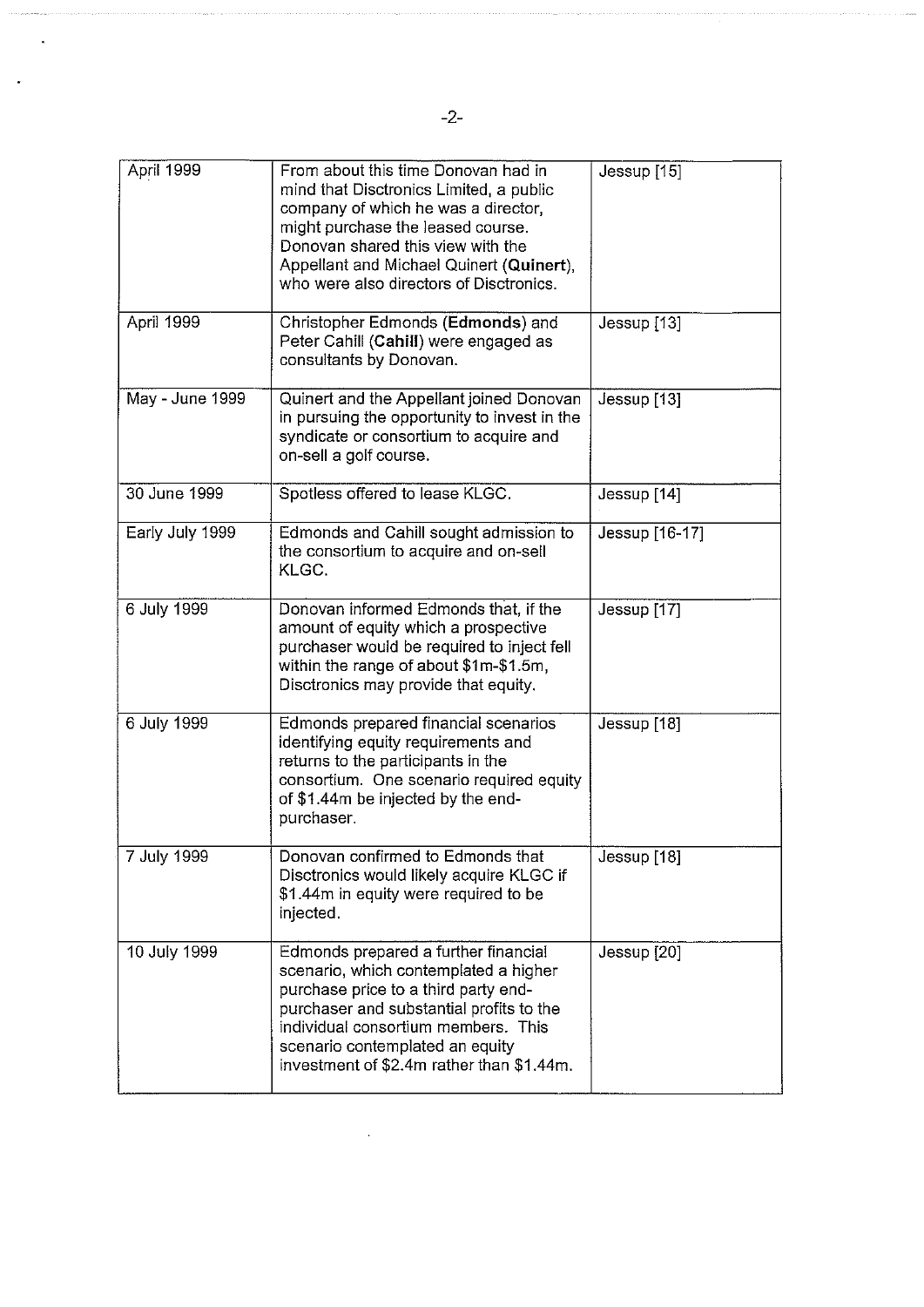| 10 July 1999            | Donovan, Quinert and the Appellant, as<br>directors of Disctronics, had reached the<br>point of favouring Disctronics as investor,<br>such that the lower the purchase price,<br>the better.                                                                                                                                                                                                            | Jessup [20]            |
|-------------------------|---------------------------------------------------------------------------------------------------------------------------------------------------------------------------------------------------------------------------------------------------------------------------------------------------------------------------------------------------------------------------------------------------------|------------------------|
| 12 July 1999            | The Appellant, Donovan and Quinert met<br>in London and agreed that the investment<br>in KLGC would be beneficial to<br>Disctronics, provided that the equity<br>investment requirement could be handled<br>by the company. Donovan's view was<br>that the company could afford \$1.5m.                                                                                                                 | Jessup [23]            |
| 13-15 July 1999         | The Disctronics Board met in England.<br>The board comprised Appellant,<br>Donovan, Quinert and David Mackie. It<br>was agreed that the acquisition of KLGC<br>would be pursued as a possible<br>investment opportunity for Disctronics.<br>It was agreed that any entitlement to<br>profits from the transaction payable to the<br>Appellant, Donovan or Quinert would be<br>paid over to Disctronics. | Jessup [24-27], [76]   |
| 14 - 20 July 1999       | Negotiations between the Appellant,<br>Donovan, Quinert, Bucknall, Edmonds<br>and Cahill continued.                                                                                                                                                                                                                                                                                                     | Jessup [27-31]         |
| 20 July 1999            | Donovan, Quinert, Bucknall, Cahill and<br>Edmonds participated in a telephone<br>conference which resulted in a joint<br>venture to acquire KLGC coming into<br>existence, with the members of the<br>venture being those five persons plus the<br>Appellant.                                                                                                                                           | Jessup <sup>[31]</sup> |
| By early August<br>1999 | The members of the joint venture were in<br>possession of the two key parameters by<br>reference to which they could plot their<br>future: the price at which KLGC was<br>available for purchase and the annual<br>rental which was likely to be paid by<br>Spotless.                                                                                                                                   | Jessup [34]            |
| 3 August 1999           | Edmonds proposed a new option,<br>whereby the six joint venturers would<br>acquire KLGC and lease it to Spotless<br>themselves rather than selling to an end-<br>purchaser. Edmonds calculated the total<br>equity injection required was \$760,000.                                                                                                                                                    | Jessup [35]            |

 $\sim$ 

 $\overline{a}$ 

 $\ddot{\phantom{0}}$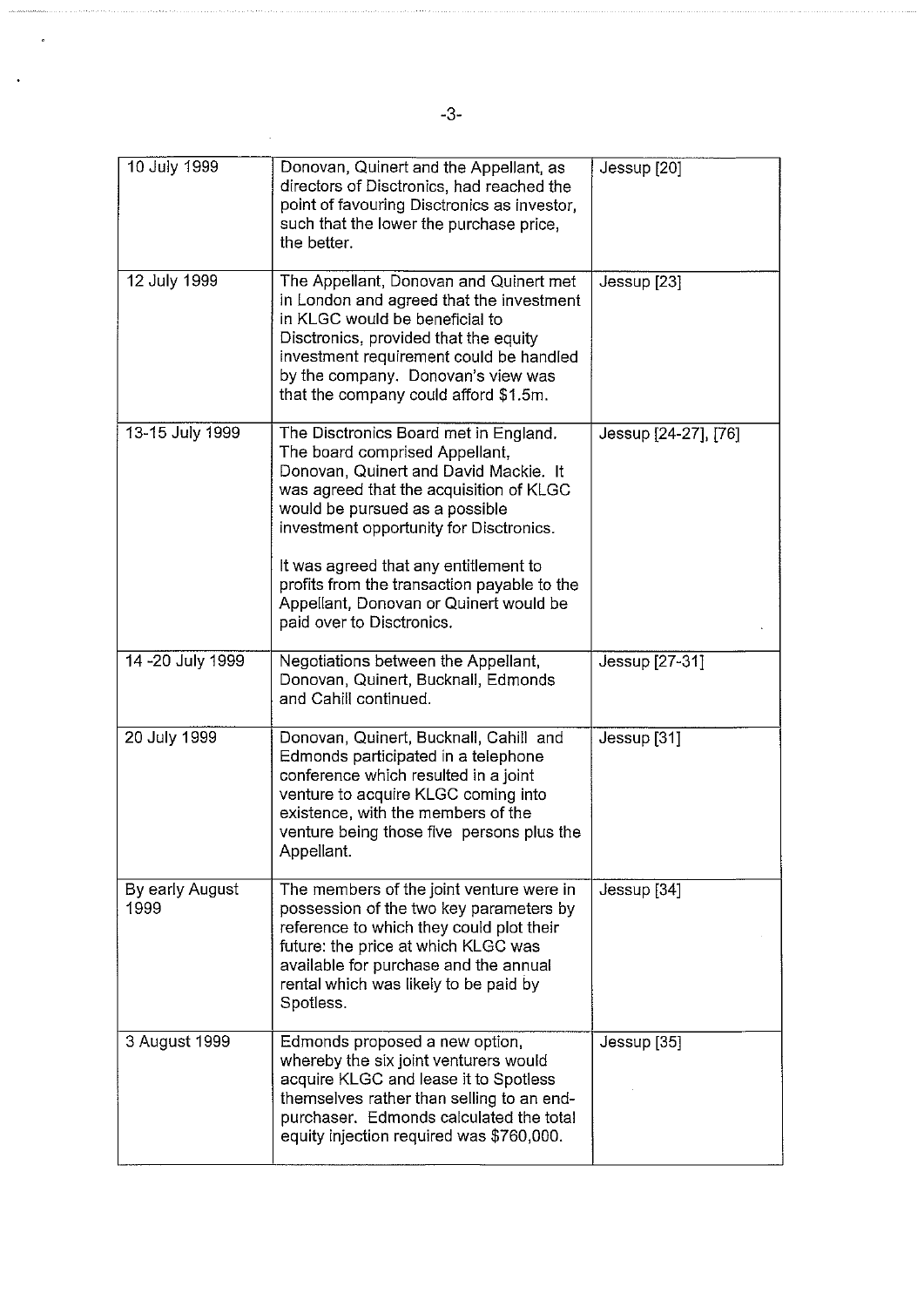| 3 August 1999      | Donovan and Quinert discussed the new<br>Edmonds proposal and agreed to reject it<br>and that Disctronics would take up its<br>entitlement given that an equity injection<br>of less than \$800,000 was required.                                          | Jessup [37]             |
|--------------------|------------------------------------------------------------------------------------------------------------------------------------------------------------------------------------------------------------------------------------------------------------|-------------------------|
| 3 August 1999      | Quinert caused Disctronics to acquire one<br>ordinary share in Corwen Grange Pty Ltd<br>as a nominee company to acquire the golf<br>course.                                                                                                                | Jessup [39]             |
| 4 August 1999      | Quinert confirmed to Edmonds that<br>Disctronics intended to exercise its<br>entitlement to take on the acquisition of<br>KLGC.                                                                                                                            | Jessup [38], [71], [76] |
| 4 - 10 August 1999 | The joint venturers engaged in<br>unsuccessful negotiations to agree fees<br>to be paid to Edmonds and Cahill, in light<br>of the fact that no significant profits would<br>accrue to the joint venturers now that<br>Disctronics was to be the purchaser. | Jessup [40-44]          |
| 10 August 1999     | Cahill informed the then owner of KLGC<br>that the joint venture was dissolved.<br>Cahill clandestinely proposed to a third<br>party, Michael Buxton (Buxton), that<br>they, along with Edmonds, form a<br>competing joint venture to acquire KLGC.        | Jessup [48]             |
| 19 August 1999     | Quinert made an offer on behalf of<br>Disctronics to acquire KLGC from its then<br>owner for \$8.688m.<br>The then owner did not reply to this offer.                                                                                                      | Jessup [49]             |
| 27 August 1999     | A company associated with Buxton made<br>an offer to acquire KLGC for \$8.7m.                                                                                                                                                                              | Jessup [50]             |
| 1 September 1999   | The then owner of KLGC resolved to<br>accept the offer from the company<br>associated with Buxton.                                                                                                                                                         | Jessup [50]             |
| 12 October 1999    | Kingston Links Country Club Pty Ltd<br>(KLCC) was registered, with Buxton,<br>Edmonds and Cahill as directors.                                                                                                                                             | Jessup [50]             |
| 8 December 1999    | KLGC was leased to Spotless on 8<br>December 1999.                                                                                                                                                                                                         | Jessup [50]             |
| 14 December 1999   | The transfer to KLCC of the title to the<br>KLGC land was registered.                                                                                                                                                                                      | Jessup [50]             |